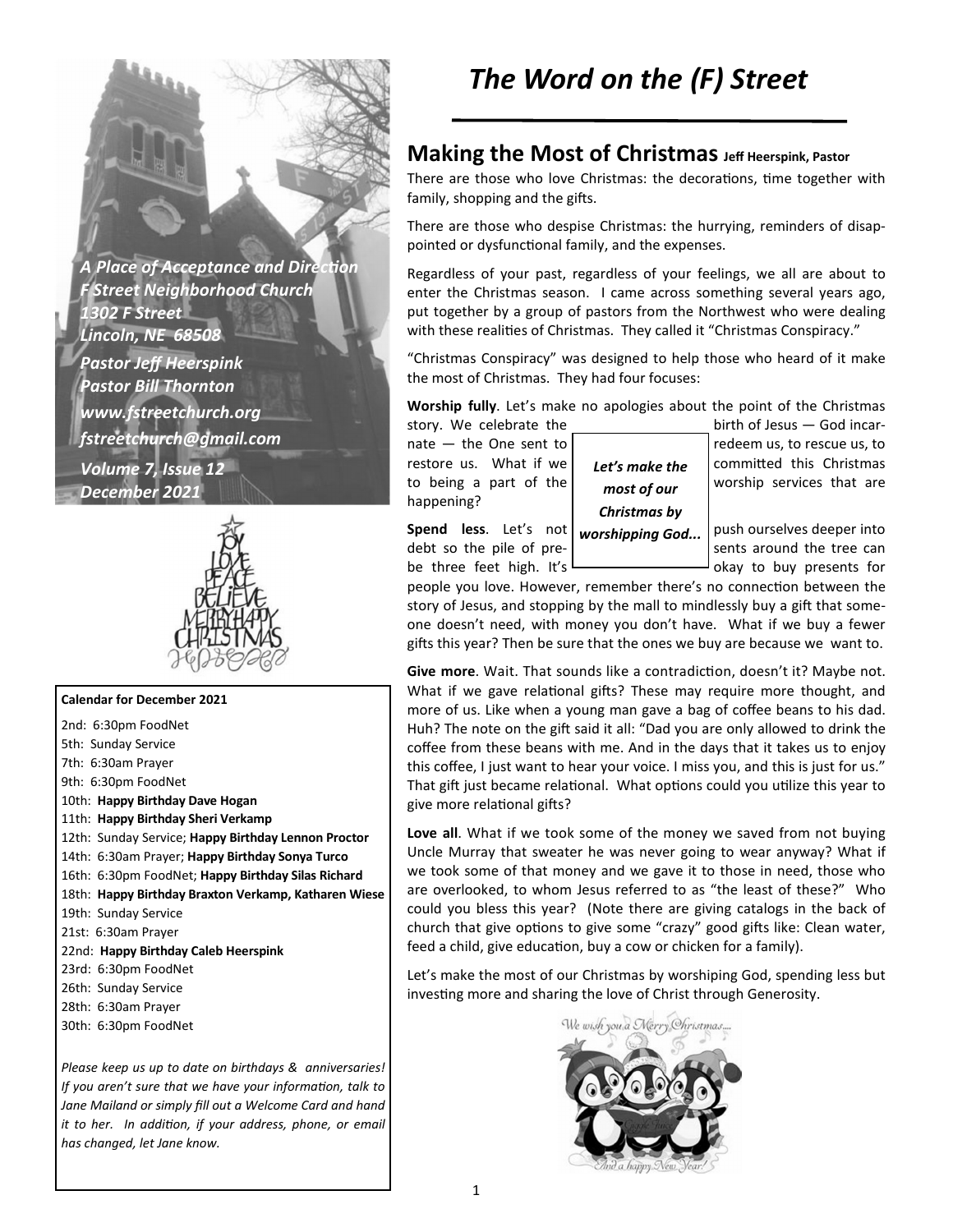# **F Street Neighborhood Church, "It's All Good in the Hood" Tees**

| It's All        |
|-----------------|
| Good in         |
| the Hood!       |
| <b>F</b> Street |
| Church          |
|                 |

Just so you are aware we currently have F Street Church "It is all good in the hood" tee shirts in both burgundy, and black, on sale for \$10. We also have some older tees in select sizes, that are for sale for \$5. Those of you who want to support and promote Celebrate Recovery, we also have F Street CR shirts.

# **Advent Season 2021, Bill Thornton, Teaching Pastor**

As we look forward to Christmas (and the birth of Jesus we celebrate), the F Street Neighborhood Church annually observes the season of Advent as a time of preparation and anticipation for Christ to have renewed access into our hearts and lives as believers. 2021 has been a challenging year for many people, so we may find ourselves especially longing for those beautiful qualities that the coming of Jesus brings to us: Hope, Peace, Love, and Joy. The following is a schedule of messages:

#### **November 28th, First Sunday of Advent**

Candle: Hope Message: *Hope's Fulfillment*  Gospel Reading: Luke 21:25-36

### **December 5th, Second Sunday of Advent**

Candle: Peace Message: *Proclaiming Peace*  Gospel Reading: Luke 3:1-6

**December 12th, Third Sunday of Advent**  Candle: Love Message: Love's Expectation Gospel Reading: Luke 3:7-18

#### **December 19th, Fourth Sunday of Advent**

Candle: Joy Message: *Joy's Fullness*  Gospel REading: Luke 1:39-55

**December 24th, Christmas Eve**  Candle: Christ Message: *Let Us Go to Bethlehem*  Gospel Reading: Luke 2:1-20.

# **Want an Interview?**

#### **Beth Heerspink, Team Developer, Coach**

On Sunday, November 21, Pastor Jeff led the final 3M Class, which focused on helping people understand how they are uniquely wired for ministry. In addition to providing chicken alfredo pizza (YUM), Jeff introduced the "SHAPE" interview process, which is a tool aimed at helping individuals understand their spiritual gifts: heart, abilities, personality, and experiences. Understanding these things can help us all gain insight into how we can not only serve the body, but also impact the greater kingdom.



If you were unable to attend the class on Sunday, but would like to know whether you are a lion, otter, beaver or retriever (through a personality test), learn more about discovering your specific spiritual gifts (with a spiritual gifts survey), and/or learn more about the teams we have at F Street, we would love to set up a SHAPE interview with you.

 I am very excited about my new role of working with teams at F Street Church. I believe we are all more fulfilled when we are serving, and most importantly, Christ is honored and the body (church) is blessed. Every believer has spiritual gifts, talents, and experiences (no, you are not the exception) that can be used to bless others. If you would like to go through this interview process and learn more about yourself in the meantime, I would love to set up a time with you. Please give me a call at 402-217-2352.

## **Women's Bible Study**

The Friday morning Advent study will finish on December 17. We will resume meeting on January 21 with a study of the Holy Spirit.



# **Enrollment is Open for Winter Classes at Lincoln School of Ministry**

#### **Bill Thornton, Teaching Pastor**

With the all session of LSOM ending the first week in December, plans are now underway for the winter classes that will soon be offered. Our focus for this coming series will be on developing Ministry Skills in areas such as Biblical communication, pastoral care, and evangelism. If you would like more information about how to be a part of these equipping classes, please talk with Pastor Bill. Our winter session is scheduled to begin on Thursday, January 6th, and will meet at our building in the office area outside the Pastors' offices.

## **Interested in Baptism?**

#### **Bill Thornton, Teaching Pastor**

Perhaps you have been present when a friend or family member has been baptized, and you have wondered about whether you should experience this, too. We believe that baptism is a significant event in one's life as a Christ follower, and as a church family we want to provide the spiritual encouragement and understanding that should accompany your decision to be baptized. If you are interested in learning more about this, please contact either Pastor Jeff or Pastor Bill.

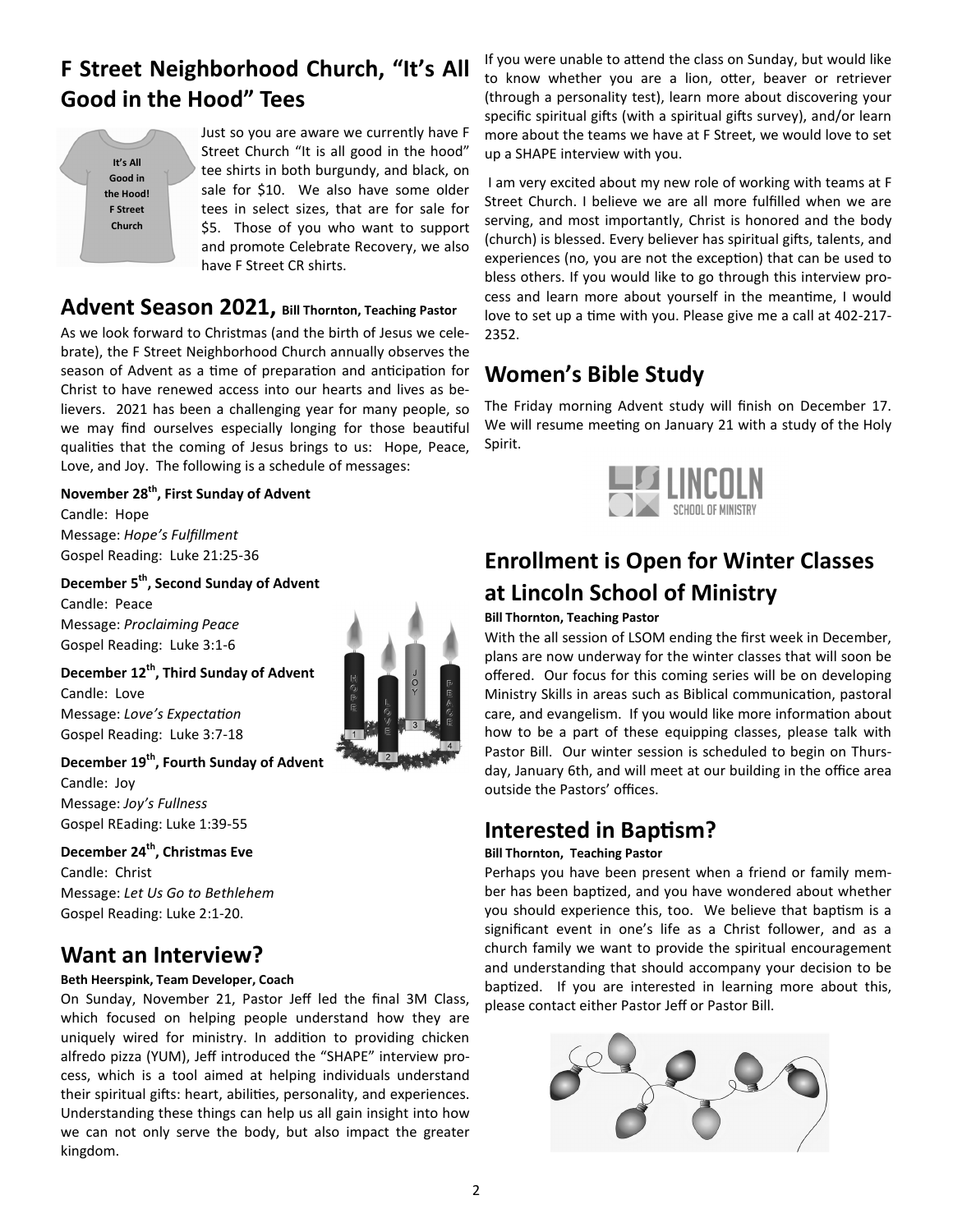

### **Youth Group Update Sage Peterson, Youth Director**

Hello F Street Church. November was an awesome month for F St. Youth! The group was able to go on its very first trip to Iowa to help with the VIP Prom. All the kids did an awesome job. Over the course of November, we also had five new kids attend our group, which is crazy awesome! We ended the month with a "Friendsgiving" meal before the kids headed into the break.

Looking forward to December, we can't wait to continue to watch our kids continue to grow, connect and learn. Also this month we are having an event for just high school students, partnering with two other youth groups!

If you are interested in learning more, supporting, or volunteering with F Street Youth, please contact Sage Peterson at sage.s.peterson@gmail.com

## **Pulpit vs Politics #8** Keith Morrissey, Elder

"Children are a gift from God. Children a reward from him." Psalm 127:3. *"Parents shouldn't be telling the schools what to teach."* Terry McCauliffe, Virginia Governor

It is important to realize and remember that children are a gift from God to **parents**, not to the state. As with any gift, a certain amount of responsibility comes with the gift, mainly the responsibility to use that gift wisely. Many of us have given gifts over our lifetime only to watch as it is wasted, abused, destroyed, ignored, or worst of all—regifted. As was pointed out in a recent sermon, billions of dollars are wasted each year on gift cards that are never used. How do you feel and respond when a gift is wasted? How do you expect God feels when a gift he has given you is abused, rejected or regifted? Especially when they were in their teen years, I may have wanted to return or regift my kids. (Can I get an Amen?). But I found that the only one willing to take responsibility for them was the state, and they were already doing a lousy job.

Most parents do recognize their children as a gift from God and will challenge the thought that they may be ignoring, wasting, rejecting, or regifting their kids. What about abortion? If that is not a rejection of God's gift, what is? (But that is a subject all on its own). What about handing your kids over to the state? If that is not an act of regifting, what is? And that is the subject for today.

But, you may ask, how am I regifting my kids? (Mal 3:9). How often do parents avoid their responsibilities to their children? Just check the number of people that you know who have never married, but are dependent on state funds to raise their kids? Or the number of parents that get divorced for selfish reasons, regardless of the trauma it creates for their children? What about those parents that choose drugs or alcohol over the welfare of

their children? Or those of us that let our kids spend hours on social media, or leave them in the care of public schools, without ever checking on them to see what they are learning or doing?

Many of us have regifted God's gifts to us to the school system despite knowing that the school is lying to them and preparing them to be slaves of the state. (see Dan 1:3-4). We think that it is a favor to us that the Federal Government is considering spending trillions of our dollars on a bill that will allow them, amongst other things, to care for kids for us from toddlerhood thru community college. Just as long as we don't tell them what to teach.

Many schools are already teaching our kids horrendous lies that go against everything that we, and God, know as the truth. They already teach first graders that it is okay for Mary to have two mommies or two daddies, instead of one of each - as God intended it to be. Or, in spite of the fact that God only created two genders with the intent of boys becoming men and girls becoming women, we can now override God by picking and choosing and changing our gender to be what we want to be on any given day. Instead of America becoming a melting pot for all races and ethnicities, it is really a toilet bowl, and we should all be flushed down it, (well, at least all of "them" should be flushed. Not "us"). It is scary to think of what else they will teach our children if we let them.

As parents we need to take ownership of, and responsibility for, the gifts that God has given us. Our children should become a higher priority than our own selfish and self-centered wants. And we should definitely tell our schools what to teach. Maybe some of us should be running for slots on the school board, or at least talking to those already on the board. All of us need to be checking on what our kids are learning from social media and school, discussing it with them and teaching them the truth. Check the Bible. It tells in several places that it is the responsibility of parents to *"…bring up a child in the way he should be raised,"* (Prov  $22:6$ ).



## **Relationships & Religion**

#### **Alex, ATLAS Volunteer Coordinator**

Sometimes people say "Christianity is not about religion, it's about a relationship." I would say it, instead, like this: "Christianity is about a relationship that moves me to do religious things." For example, my relationship with Jesus causes me to religiously attend church service every week or religiously read my Bible every day.

James 1:27 says, *"Pure and genuine religion in the sight of God the Father means caring for orphans and widows in their distress and refusing to let the world corrupt you."* 

If you consider all of the "religious" things you did this year, how much of that time would be helping those in distress? How much would be pursuing purity? How much would be attending church services? Our goal a Atlas is to help you practice the two pure & genuine kinds of religion that James speaks on.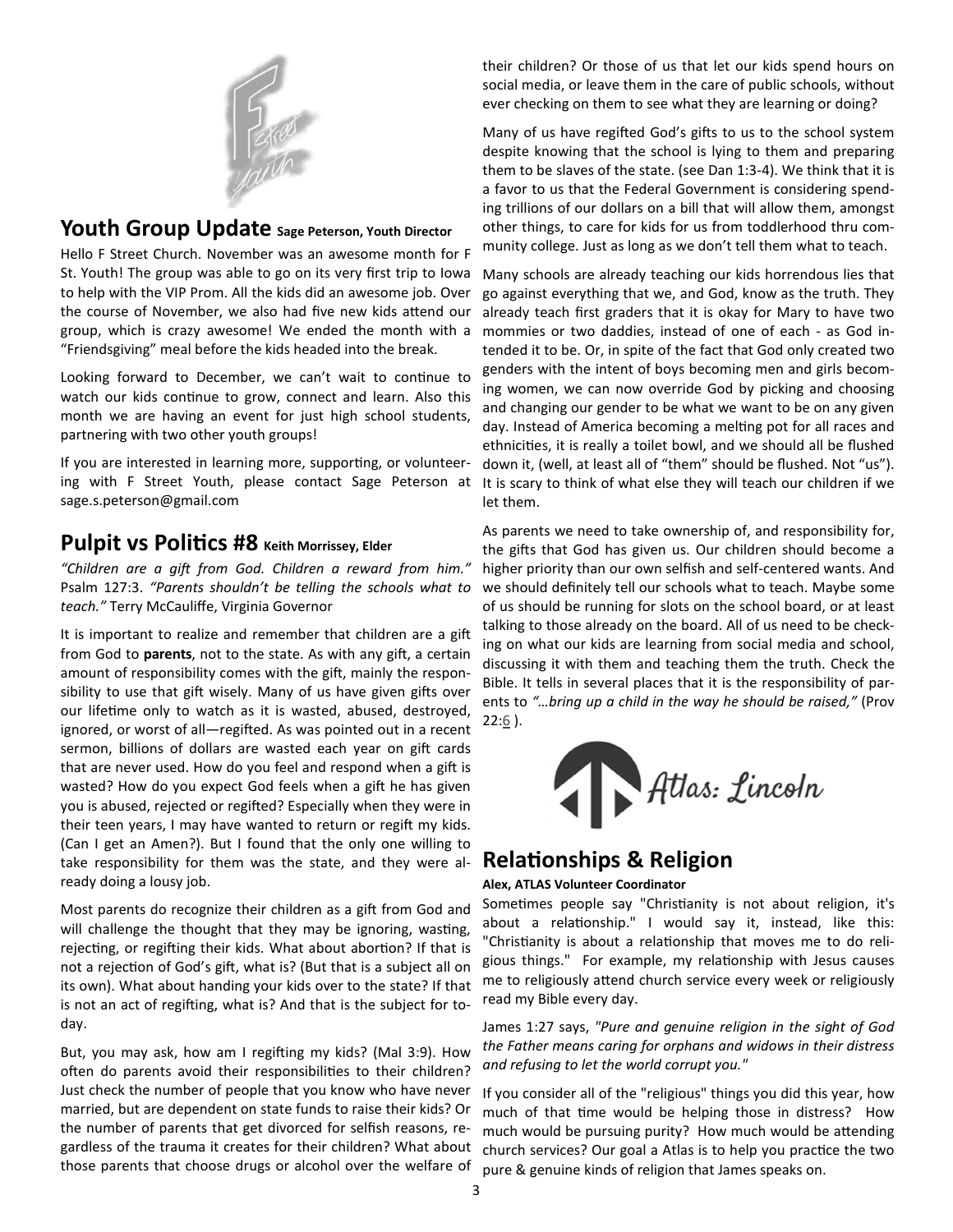If you are struggling right now, Atlas can help by getting you a hate surrounding us, we really need to focus on and remember mentor who will walk with you in that struggle, helping you refuse the world's corruptions.

If you are ready to practice pure religion by walking with someone in distress then we need you. Right now, we have four women ready for mentors and no one to mentor them. There are also more men and women who will soon need to be paired up. Join us December 2nd at 6:00 p.m. at our office (1039 S  $13<sup>th</sup>$ Street) to be trained as a mentor. Contact Alex at volunteer@atlaslincoln.org for more information or for future training dates if you can't make December 2nd.

## **Generous December Offerings Needed to Help Meet Goal Tad Stryker, Elder**

As we look toward the end of the year, I want to focus on our church goal for local giving. Our goal for 2021 is \$90,000. It can certainly be done, but we'll need a great month of December to meet it. We're calling this the "Make Up the Difference" campaign.

Depending upon the offering the last Sunday in November, I project that it will take between \$15,000 and \$20,000 to make up the difference in December to reach that goal.

Please join us in praying for this! As an action step to help us meet that goal, once again this year, we're challenging ourselves to double our normal giving during the month of December. Please prayerfully consider what you will give.

Remember, you have several ways to give. You can give in person at church on Sunday. You can mail a check to F Street Church, 1302 F Street, Lincoln NE 68508. And you can give electronically. It's easy, either through our website :

(fstreetchurch.org) or by using the Generosity app by Lifeway.



#### **Health Ministry Corner Barb Douglas, HMFSNC**

Hello and Merry Christmas to Everyone! I hope this Christmas season will be a memorable one. By that, I mean that we will remember, and concentrate on who the celebration is about, keeping our focus on Him!

2021 has been an extremely difficult year for many of us, to say the least. Our country is in more division and turmoil than ever. People are more divided than ever before.. So this Christmas season it has become even more important for those who call themselves Christ Followers to come together and follow his lead: forgive and love one another like never before!

There is so much we need to turn off and look away from, looking toward the One that made this holiday possible. He is the answer to ALL that overwhelms us. It's easy to forget and get all tangled up in the ways of this world. There is so much evil and

his promises. I made a list that we can refer to when times are tough or we just forget who we are:

- 1. We belong to God, through Christ, who gave his life for us. (Genesis 1:26 and also Romans 1:6, and there are many more.)
- *2.* What does it mean to belong to Jesus Christ? To belong is to be accepted, to feel secure in community. As humans our greatest desire is to know and be known, to love and be loved. Our confidence in belonging extends through Christ to each other.
	- What does scripture say about our identity in Christ? Ephesians 2:10, *"For we are God's handiwork, created in Christ Jesus to do good works, which God prepared in advance for us to do."* Ephesians 4-5, *"Because of his great love for us, God, who is rich in mercy, made us alive with Christ even when we were dead in our transgressions...it is by grace you have been saved."*
- *4.* What does scripture say about what and who God owns? As founder and creator or the heavens and the earth and all that is in them, God holds the rights to all of it. That includes even us... our bodies, our minds, and our lives as seen in the following verses: Job 12:10; 1Corinthians 4:7 and 6:19.
- *5.* How great is God's love for us? 1 John 3:1a, *"How great is the love the Father has lavished on us, that we should be called the children of God!* And in John 3:16, *"For God so loved the world, He gave his only begotten Son to die for us, that whosoever believes in him shall have eternal life."*

These are only a few reasons to celebrate this Christmas season. Let's celebrate now, and take these verses, and many more, into the new year with us. Make 2022 a novel year, one to remember because of the love and sacrifice of our Lord Jesus Christ! Christ gave us two commandments just before his ascension: 1. *"Love the Lord your God with all your heart, mind, and soul*. And the second is as important, *"Love your neighbor as yourself."* 

May God's Blessings light your paths all the rest of this year, and last through the next!

## **Regular Email Updates**

If you would like to, but are not getting regular updates about things at "F" Street Neighborhood Church, please send a request to be added to the email list at **fstreetchurch@gmail.com**

## **Prayer Requests**

If you have prayer requests, please send them to our office email at **fsncoffice@gmail.com**